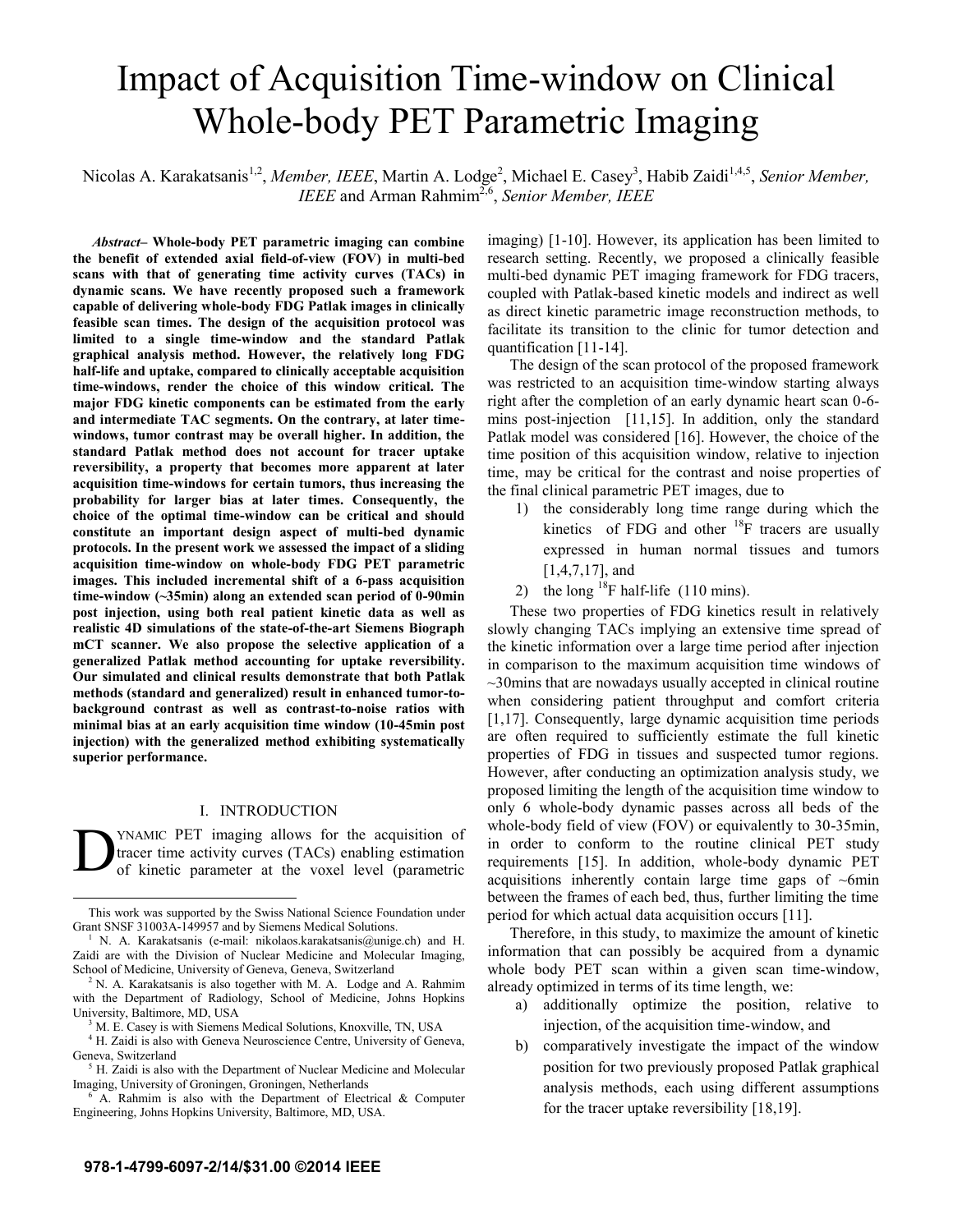The FDG tracer kinetics may result in considerable changes of the count and contrast levels in both suspected tumors and their background regions, especially in the early frames, where the rise of the TAC is steep with time [1,11]. In addition, it has been shown that FDG may exhibit in some tumor or normal tissue regions a small, but non-negligible, tracer uptake reversibility, whose net tracer efflux effect can be modeled by the kinetic macro-parameter ( *kloss*) or tracer efflux rate constant and is linearly dependent on  $k_4$  kinetic micro-parameter [18-21]. Tracer uptake reversibility, or *kloss*, is expected to reduce, though to a relatively small extent, the absorbed or metabolized amount of activity, with the apparent effect on TACs being negligible at early frames but gradually becoming stronger at later time frames or TAC segments [19- 21].

The standard Patlak method does not account for *kloss* effect, i.e. erroneously assumes it is zero, resulting in underestimation of the estimated tracer influx rate parameter  $K_i$  in regions with non-negligible uptake reversibility  $[18-21]$ , with the bias becoming larger for stronger underlying *kloss* rate constants [16,18,19]. However, this model supports a linear graphical analysis method and, thus, it is very robust to noise. On the other hand, a generalized Patlak method had been also introduced to additionally support *kloss* modeling for more quantitative estimation of  $K_i$  parametric images, at the cost of smaller tolerance to noise, due to the non-linear estimation process involved [19].

Both of the above-mentioned tasks, (a) and (b), are equally important in this impact evaluation study, as they are expected to affect each other. The choice of a particular time-window position can impact the quality of parametric images but this effect may be different between the two examined Patlak models. This is because each model is associated with: 1) different *kloss* assumptions and 2) different robustness to the high noise levels usually present in whole-body dynamic PET data.

Our aim in this study is to provide, through a systematic and quantitative evaluation of parametric images, a sufficient answer to the following question: When is the best time to acquire a set of 6 passes of whole-body FDG PET data after injection and how the choice of different Patlak models can affect our decision? By investigating this problem, we hope to derive conclusions that would further facilitate the smoother clinical adoption of this quantitative PET imaging framework in the clinic.

## II. METHODS AND MATERIALS

In this study we systematically investigate the quantitative impact of acquisition time-window position on whole-body PET parametric images for two previously introduced Patlak estimation methods. For that purpose, we evaluate the effect of an incremental shift of an already optimized fixed-length acquisition time-window along a unique dynamic whole-body PET dataset of 0-90min post injection, using both real patient kinetic data as well as realistic 4D simulations of state-of-theart Siemens Biograph mCT TOF PET scanner [22] with kinetic parameter values obtained from literature (Table I) [23-25].

| TABLE I. K RATE PARAMETERS |       |       |       |       |                                |
|----------------------------|-------|-------|-------|-------|--------------------------------|
| Regions                    | K1    | k,    | k٠    | k.    | $\rm V_{\scriptscriptstyle R}$ |
| Normal Liver               | 0.864 | 0.981 | 0.005 | 0.016 |                                |
| Liver Tumor                | 0.243 | 0.78  | 0.1   |       |                                |
| Normal Lung                | 0.108 | 0.735 | 0.016 | 0.013 | 0.017                          |
| Liver Tumor 2              | 0.283 | 0.371 | 0.057 | 0.012 |                                |
| Myocardium                 | 0.6   |       | 01    | 0.001 |                                |

## *A. Sliding acquisition time window*

The time course of activity concentration during the first 90min after injection of FDG or other F-18 tracers typically exhibits considerable variation in many uptake regions [1,11]. However, the available time window for clinical acquisition is limited. Thus, a challenge arises in selecting which time segment of the TACs better characterizes the overall kinetics of the tracer across all voxels of the primary regions of interest. That choice is also affected by the kinetic model. Consequently, the selection of the appropriate time-window for the employed kinetic model should constitute an important specification of any single- or multi-bed dynamic acquisition protocol. Previously, we proposed a multi-bed dynamic PET acquisition scheme, consisting of two separate phases [11]:

- a) an initial 6-min dynamic scan over the heart bed to acquire the early segment of the input function, i.e. the TAC in blood plasma, followed by
- b) a dynamic series of unidirectional whole-body passes, each consisting of bed frames of equal duration (45sec), to acquire the later portion of the input function as well as of the TACs of all voxels in all beds.



**Fig. 1**. Schematic representation of the second phase of whole body dynamic acquisition sequence and the direction of shift of the 6-frame acquisition window across the 13 passes collected from 0-90min postinjection.

In the current study, we focus on the second phase and consider a range of shifted acquisition time windows, with respect to the injection time. The utilized time window consists of 6 whole-body passes, each comprised of 7 beds, each scanned for 45sec. Its total duration is ~35mins with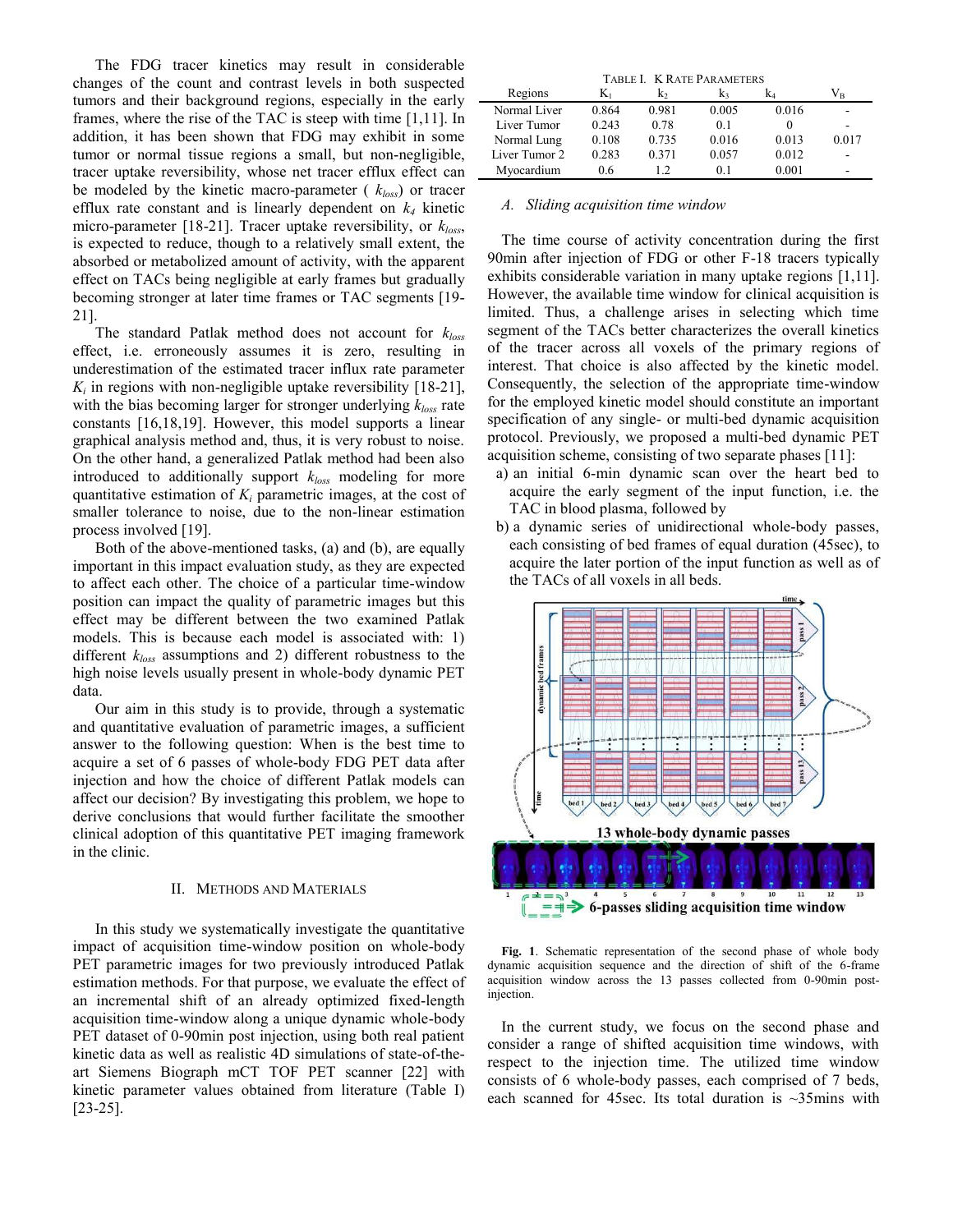initial time positioning corresponding right after the completion time of the first acquisition phase [11,15]. The remaining time positions can be derived by gradually shifting the window to later times always by an interval equal to the time period of a single pass. After accounting for the bed positioning capabilities of modern PET scanners and confirming with an actual clinical whole body scan, we concluded that at least a total of 13 such wholebody passes can be completed within a 0-90min time period [22].

# *B. Standard and generalized Patlak graphical analysis method*

The selection of the appropriate kinetic model can be critical for a dynamic PET study, as each model makes certain assumptions for the underlying tracer kinetics and accordingly determines, through its model equation, which quantitative physiological parameters it can directly estimate and what type of dynamic activity measurements are needed for that purpose [26,27]. In addition, the model equation can relate the dynamic activity measurements with the estimated physiological parameters in a linear or non-linear manner, the latter being the case for more descriptive models with higher number of parameters to be estimated and overall complexity, thus, affecting the estimation process robustness to noise [12,18,19]. Therefore, the kinetics of the tracer and the data acquisition protocol can drastically limit the choice of appropriate kinetic models applicable to a particular dynamic PET study.

Our proposed framework of dynamic whole-body FDG PET acquisitions requires the sampling of the TACs for all the voxels of all bed positions across the body. The need to acquire dynamic data across multiple beds introduces relatively large time gaps between subsequent dynamic frames of each bed, proportional to the scan time per bed. As a result, given a minimum scan period of ~20sec at each bed to acquire sufficient count statistics, any rapid changes of activity cannot be practically captured in multi-bed dynamic PET acquisitions. Therefore, for our proposed protocol to be clinically feasible, it has to consist of the two acquisition phases described in section A: the early 6-min dynamic scan over the heart bed serves only for tracking the rapidly changing early section of the heart ventricles TAC (input function), while the time series of 6 whole-body passes, each lasting for  $\sim$ 6min, aims in sufficiently capturing the later slowly changing portion of all voxel TACs across all beds.

Consequently, the early 6-min section of all voxel TACs, except from those belonging to the heart bed, is missing. Thus, kinetic models or graphical analysis methods requiring time sampling of the whole section of TAC, i.e. starting from injection time (fully compartmental kinetic model, Logan method etc), at every voxel cannot be practically applied in the context of clinical whole-body PET FDG parametric imaging with current PET scanner hardware and software technology available today [26-28].

On the other hand, the class of graphical analysis methods based on Patlak modeling formulation, such as the standard Patlak analysis method, are well suited for voxel-based estimation of the tracer influx rate constant  $K_i$  by only requiring [11,16,18,19]:

- a) the time activity measurements from only the later sections (>7-min) of all voxel TACs across beds and
- b) the time integral of the input function, which is common after certain delay and dispersion corrections, for all voxels and can be measured from the heart bed.

The model equation for the standard Patlak model relates the activity concentration PET measurements in the blood plasma  $C_n(t)$  (input function) and the tissue voxels  $\mathcal{C}(t)$  at the frame corresponding to time  $t$ , relative to injection, with the unknown physiological or kinetic parameters of tracer net influx rate constant  $K_i$  and total blood distribution volume  $V$ , as follows [16]:

$$
C(t) = K_i \int_0^t C_p(t) d\tau + VC_p(t)
$$
  
=  $K_i * C_p(t) + VC_p(t), t > t^*$  (1)

where  $*$  denotes the operation of convolution and  $t^*$  is the time at which relative equilibrium is attained between the concentration of tracer in blood plasma and that of nonmetabolized tracer in tissue [16]. In this study, we focus on the estimation of  $K_i$  images, because of their high clinical relevance with clinical tumor response assessments [1,2,16].

The ordinary least squares (OLS) regression method is considered as the parameter estimation method of choice, since the standard Patlak model in Eq. 1 assumes a linear relationship between the measurements and the unknown parameters [16]. Moreover, note that Eq. 1 is only valid for  $t > t^*$  which also corresponds to the multi-bed dynamic data acquisition time period ( $t^* \approx 5$ -7min), i.e. with Patlak method early dynamic (TAC) data are not useful, except from the heart bed for the sole purpose of calculating the time integral of the input function [11]. Unlike Logan method [26], when the Patlak model formulation is applied [16,18] the need to measure the time integral of all voxel TACs across all tissues and beds is alleviated, making possible voxel-based estimation of *Ki* parameter from multi-bed dynamic PET data [11,19].

However, standard Patlak does not account for uptake reversibility (*kloss* is assumed to be zero), resulting in underestimation of  $K_i$  when  $k_{loss}$  is non-negligible. Recently we introduced a generalized Patlak method which is nonlinear and, thus, less robust to noise, but capable to account for non-negligible *kloss* reversibility and, therefore, provide *Ki* estimates of higher quantitative accuracy (Eq. 2) [18,19]:

$$
C(t) = K_i \int_0^t e^{-k_{loss}(t-\tau)} C_p(t) d\tau + VC_p(t)
$$
  
=  $(K_i e^{-k_{loss}t}) * C_p(t) + VC_p(t), t > t^*$  (2)

The physiological parameter of net efflux rate constant *kloss* depends on  $k_2$ ,  $k_3$  and  $k_4$  parameters, according to Eq. (3) [19]:

$$
k_{loss} = \frac{k_3}{k_3 + k_4} \frac{k_2 k_4}{k_2 + k_3} \tag{3}
$$

 An alternative graphical analysis method for estimation of reversible uptake rate constants could have been the Logan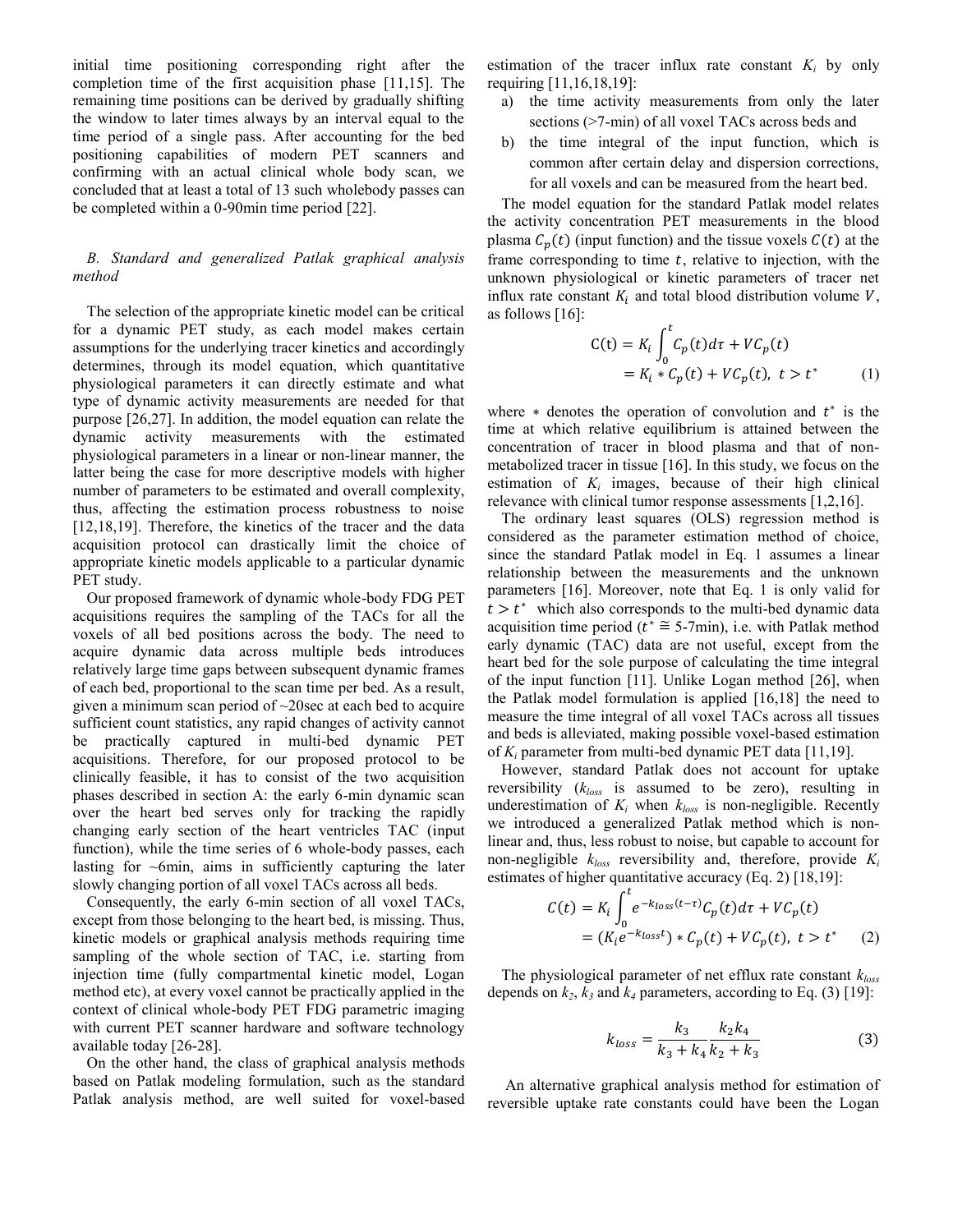method, which has been extensively used for reversible binding tracers in PET neuroimaging studies [26,27]. However, the generalized Patlak modeling scheme is capable not only of accounting for reversible uptake, unlike standard Patlak, but also retaining the benefit of Patlak formulations, which do not require integration of every voxel TAC but the input function, unlike Logan model [19,26].

For the non-linear estimation of the generalized Patlak parameters  $(K_i, k_{loss}, V)$  we have proposed the application of the Basis Function Method (BFM), which utilizes a set of carefully selected basis functions to effectively linearize the estimation problem [19,30]. Due to high levels of noise present in the short dynamic PET frames of each bed, BFM produces highly noisy estimates particularly in low uptake and background regions. Thus, we have previously introduced the selective application of OLS regression to the voxels exhibiting low linear correlation to Patlak method, as they are more likely to be associated with high levels of noise to preserve robustness [19]. For the highly linear correlated voxels, often associated with low noise, BFM method can be applied to achieve superior accuracy. However, the threshold value defining the two voxel classes should be selected with care, as the quality in the parametric images may be affected. In general, a range of correlation threshold values of (0.85, 0.98) is recommended based on our findings in the current and previous studies [19].

# *C. Realistic 4D simulations of the Siemens Biograph mCT scanner*

The *k*-parameter value set presented in Table I together with a 2-compartment 4-parameter kinetic model, the standard choice for FDG kinetic modeling (Fig. 2a), were employed to generate noise-free FDG TACs for a time range of 0-90min post-injection and a selection of types of tumors and normal tissues across the body (Table I and Fig. 2b). Later, the produced TACs were assigned to corresponding regions defined in the state-of-the-art digital anthropomorphic XCAT2 voxelized phantom to produce a set of 13 realistic dynamic noise-free image data, each corresponding to a different pass (Fig. 3).

Only the dynamic phantom image frames corresponding to the cardiac bed were constructed, as the simulation process is the same for the rest of the beds. However, it should be noted that the TACs assigned to each voxel of the cardiac bed were sampled exactly at mid-frame times determined by our proposed multi-bed dynamic PET data acquisition protocol for that particular bed, i.e. the time gaps between the frames of each bed were taken into account in our simulations [11].

Subsequently, the dynamic noise-free frames were forward projected and normalization, attenuation and scatter effects were added to simulate noise-free realistic projections. Moreover, PET system resolution response modeling was included in the forward projectors to match a FWHM spatial resolution of 4.5mm, using the e7tools (Siemens Healthcare) [31]. Subsequently, 15 realizations of quantitative levels of Poisson noise were added to each of the 13 noise-free dynamic sinograms to generate a total set of  $13\times15=195$  3D sinograms. The level of Poisson noise was quantitatively determined for

each frame by the dynamic activity distribution, the properties of Poisson distribution, the sensitivity of the mCT PET TOF scanner and the time duration of each frame. Subsequently, each of the generated noisy projections were reconstructed with an OP-OSEM algorithm (6 iterations total, 14 subsets) utilizing the e7tools reconstruction platform [31]. Finally, the technologies available on the mCT PET scanner, namely TOF acquisition and PSF modeling, were exploited for the enhancement of the whole-body parametric image quality [17,31,32].



**Fig. 2** (a) The standard full compartment kinetic model was employed in simulations, (b) noise-free (simulated) time-activity curves (TACs) as generated by the model (Fig. 2a) and the kinetic parameter values reviewed from literature (Table I)

Dynamic FDG PET noise-free images - 13 passes



**Fig. 3** Time sequence of dynamic PET noise-free image data. The single bed frames are generated using the XCAT phantom generation tool by sampling the noise-free FDG TACs (Fig 2b) at the times corresponding to a 13-pass whole-body dynamic PET acquisition.

The tumor region in Table I labeled as "liver tumor 2" or hepatocellular carcinoma HCC, with a *k4* parameter value being comparable to (approximately one third of) the respective  $k_3$  value, is considered in this study as one characteristic case of a region with non-negligible FDG uptake reversibility (*kloss*) [25]. Thus, it has been included in the simulations of this study with its quantitative evaluation presented in the results section. While *k4* may appear small as an absolute value, it is, in fact, not very small relative to  $k_3$ , and therefore may exhibit considerable net uptake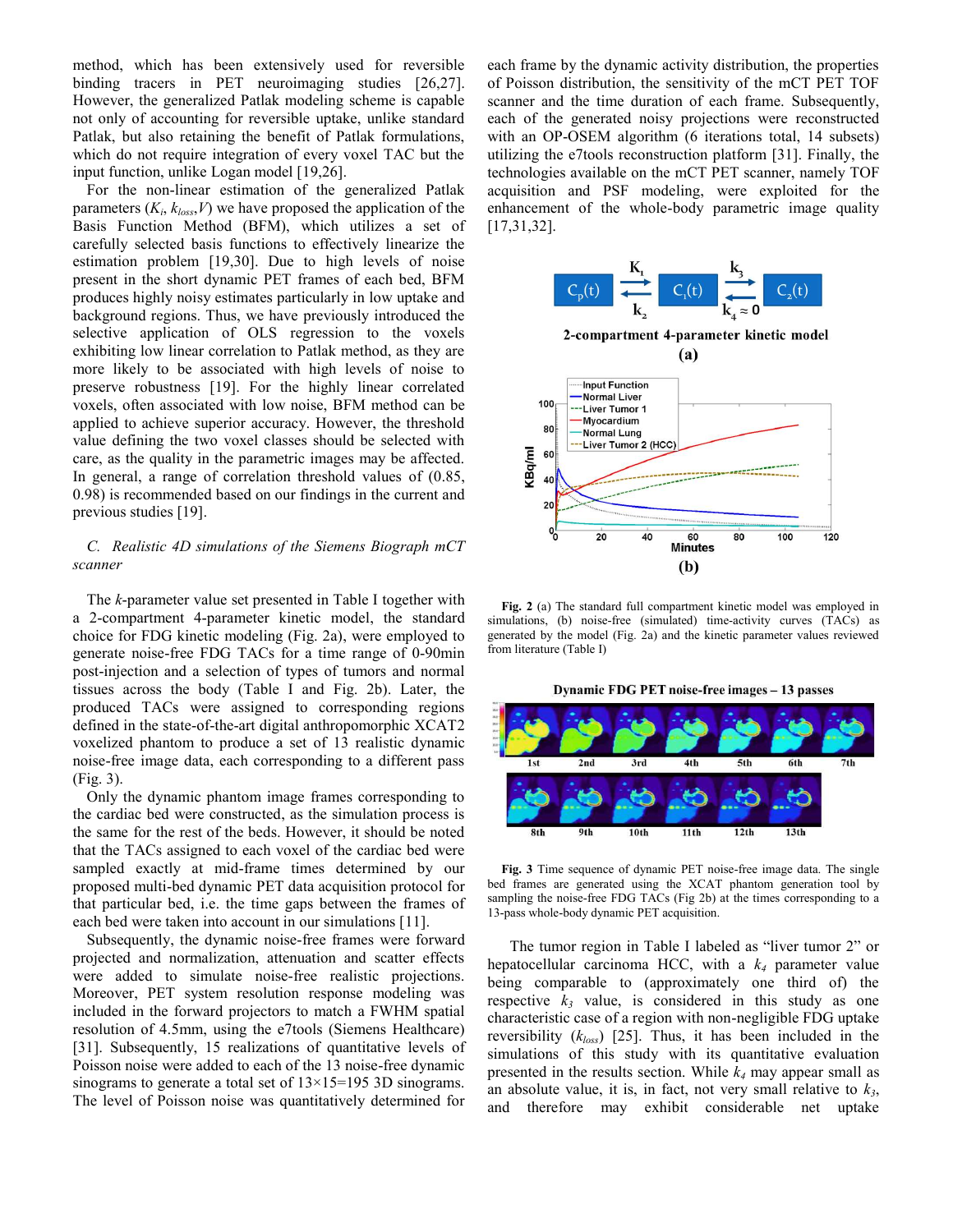reversibility, appearing as a reduction in the TAC at later times ("liver tumor 2" TAC in Fig. 4a) [19]. However, the effect of a presence of non-negligible *kloss* rate constant is more evident on the Patlak plots presented in Fig. 4b. The Patlak plots or curves are formed by points placed on a 2D diagram according to the dynamic PET measurements and their assumed relationship as described by the kinetic model equations (1) and (2) for the standard and generalized Patlak, respectively, and for  $t > t^*$  [16,18,19].

If the standard Patlak assumptions are considered, but underlying *kloss* is in fact non-negligible, then the second derivative of the Patlak plot with respect to the stretched time (variable in the x-axis) is no longer zero, as it would have been expected, and becomes negative, i.e. the Patlak plot "bends down" instead of being a straight increasing line [19]. The "bend down" effect results in underestimation of the slope of the straight fitted line (red lines), i.e. of  $K_i$  estimates, when using OLS regression on the bended Patlak plots.

However, under the generalized Patlak assumptions where *kloss* can be non-zero (positive) but relatively small with respect to  $K_i$ , the same dynamic measurements now produce Patlak points falling across a nearly straight line and the true slope, or  $K_i$ , of the newly fitted lines is recovered (cyan and green fitted lines) [19]. The difference in the slope of the fitted lines between the true (noise-free) and noisy ROI-based measurements for each of the two Patlak models is attributed to the partial volume effect in the tumor regions [33].



**Fig. 4**. (a) The input function and the noise-free TAC simulated from characteristic kinetic parameter values reported in literature [23-25] for a tumor case labeled as "liver tumor 2 HCC" in Table I. (b) Standard and Generalized Patlak plot curves and their corresponding fitted lines for noisefree and noisy ROI-extracted dynamic measurements from the region referenced in Fig. 4a

#### III. RESULTS AND DISCUSSION

In Fig. 5, we present 8 sets of *Ki* images, each corresponding to a different position, from early to later time points with respect to injection time, of the incrementally shifted 6-pass acquisition time window. Each set of parametric images were estimated using either standard or hybrid Patlak generation algorithms, as applied on a set of reconstructed dynamic images, each belonging to the corresponding acquisition timewindow. Moreover, the respective  $K_i$  images estimated from all available 13 passes/frames are shown as a reference case. Finally, this parametric image generation process has been applied both on noise-free and noisy simulated dynamic projection data, with the only other difference being that for the evaluation of the acquisition time-window effect on the generalized Patlak model the BFM estimation method was employed on the noise-free data, while the hybrid OLS/BFM method was applied on the noisy projections.

From the visual inspection of the estimated  $K_i$  images in Fig. 5, it can be observed that for the tumors located in the lung region of the XCAT phantom, where a non-negligible degree of uptake reversibility (*kloss*) was simulated, the associated tumor-to-background (TBR) contrast is gradually reduced, in the case of standard Patlak modeling, as the 6-pass acquisition time-window moves to later time positions. A similar effect is observed when all 13 passes are included in the window.

For the generalized Patlak model, the noise-free data demonstrate a high contrast across all time-window positions even for the tumor associated with a non-negligible *kloss* rate constant. This observation agrees with what is expected from the kinetic modeling theory described in previous sections. However, in the presence of high noise levels, mainly due to the short frame durations (45sec) of the proposed multi-bed dynamic acquisition protocol, hybrid Patlak *Ki* images also suffer from gradual TBR contrast degradation in the tumor regions with non-negligible uptake reversibility, though to a lesser extent compared to standard linear Patlak *Ki* images.



Fig. 5. Comparative evaluation of simulated  $K_i$  images for a range of acquisition time-windows. A threshold of 0.85 was applied for hybrid Patlak.

The quantitative evaluation of the bias in the  $K_i$  estimates from a simulated tumor region of non-negligible uptake reversibility is presented in Fig. 6a and b for the noise-free and noisy data respectively. The results clearly demonstrate that for both Patlak models, a minimum *Ki* bias was achieved when acquiring at the earliest time-window, with generalized (noise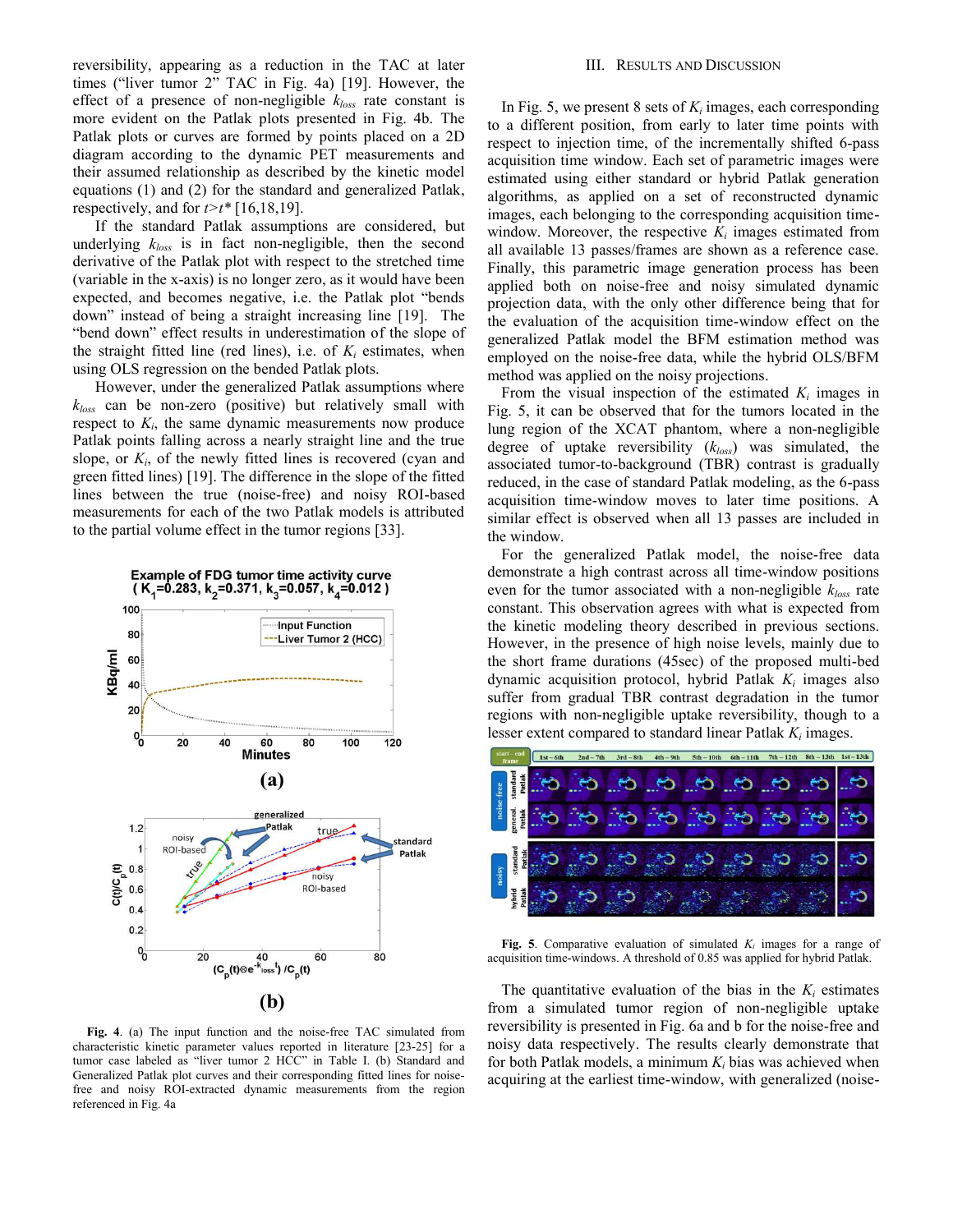free case) and hybrid (noisy case) methods systematically achieving superior bias over the standard Patlak method.

Similarly, that acquisition window position resulted in the best tumor to background (TBR) contrast and contrast-to-noise ratio (CNR) scores over all the rest of the evaluated window positions (Fig. 7a and b). Again, hybrid Patlak imaging outperformed standard Patlak in nearly all cases and especially at the earliest time-window.



**Fig. 6**. Assessment of bias in the  $K_i$  images over a tumor region of nonnegligible *kloss* rate constant value for different positions of a 6-pass acquisition time-window and the two Patlak estimation methods for (a) noisefree and (b) noisy (20 realizations) simulated data.



**Fig. 7**: Assessment of (a) tumor-to-background ratio (TBR constrast) and (b) Contrast-to-Noise ratio (CNR) in the  $K_i$  images over a liver tumor region for different time acquisition windows and the two Patlak estimation methods for noisy (20 realizations) simulated data.

However, unlike the noise-free case where the bias in the *Ki* estimates using exclusively the BFM method and the generalized Patlak model was always small, for the noisy data that observation was not repeated. On the contrary, at the presence of noise, where the hybrid OLS/BFM method had to be used, *Ki* bias approached the bias levels of standard Patlak method, as the window moved to later time points.

We attribute this behavior of hybrid  $K_i$  estimates under highly noisy conditions to the stronger effect of *kloss* at later time frames, resulting in reduced counts for those frames (as demonstrated in Fig. 4a). The reduction in counts could further enhance noise levels at those frames, resulting in an overall reduction of the Patlak correlation coefficient of the TACs. Consequently, a higher number of voxel TACs is likely to now be associated with correlation coefficients lower than the predefined correlation threshold value of the hybrid Patlak algorithm [19]. As a result, more voxel TACs may now be classified as of "low Patlak correlation" and, consequently, standard Patlak assumptions and OLS regression will now be applied to more voxels of an image [19].

Thus, under highly noisy conditions, OLS method is expected to dominate over BFM in the context of hybrid Patlak imaging, causing the performance of the hybrid *Ki* images to resemble that of the standard Patlak  $K_i$  images. A potential strategy to avoid this problem is to reduce the correlation coefficient threshold to allow BFM to be applied to less correlated voxel TACs. However, this may further enhance noise in the  $K_i$  images, as BFM is less robust to noise [19]. Nevertheless, for the noisy case the bias of the hybrid OLS/BFM  $K_i$  images was always smaller than that of OLS  $K_i$ estimates, especially for the earliest time-window.

A clinical demonstration of the visual effect of the acquisition time-window position on whole-body  $K_i$  images from a 0-90min whole-body clinical study is illustrated in Fig. 8. In total, 7 positions are evaluated for the two Patlak methods.



**Fig. 8.** Clinical demonstration of the impact of acquisition time-window position on whole-body parametric  $K_i$  imaging. In total, 7 sets of  $K_i$  images are presented, each corresponding to a different position of a 6-pass acquisition time-window. Both standard and hybrid Patlak image results evaluated.

Furthermore, Fig. 9 presents a quantitative analysis of the  $K_i$ bias over a lung tumor region for the same set of window positions and Patlak methods. For the bias calculation in the clinical images, where the ground truth is unknown, a hybrid *Ki* image, derived from all 13 passes, have been used as a reference value instead. Finally, Fig. 10 shows TBR and CNR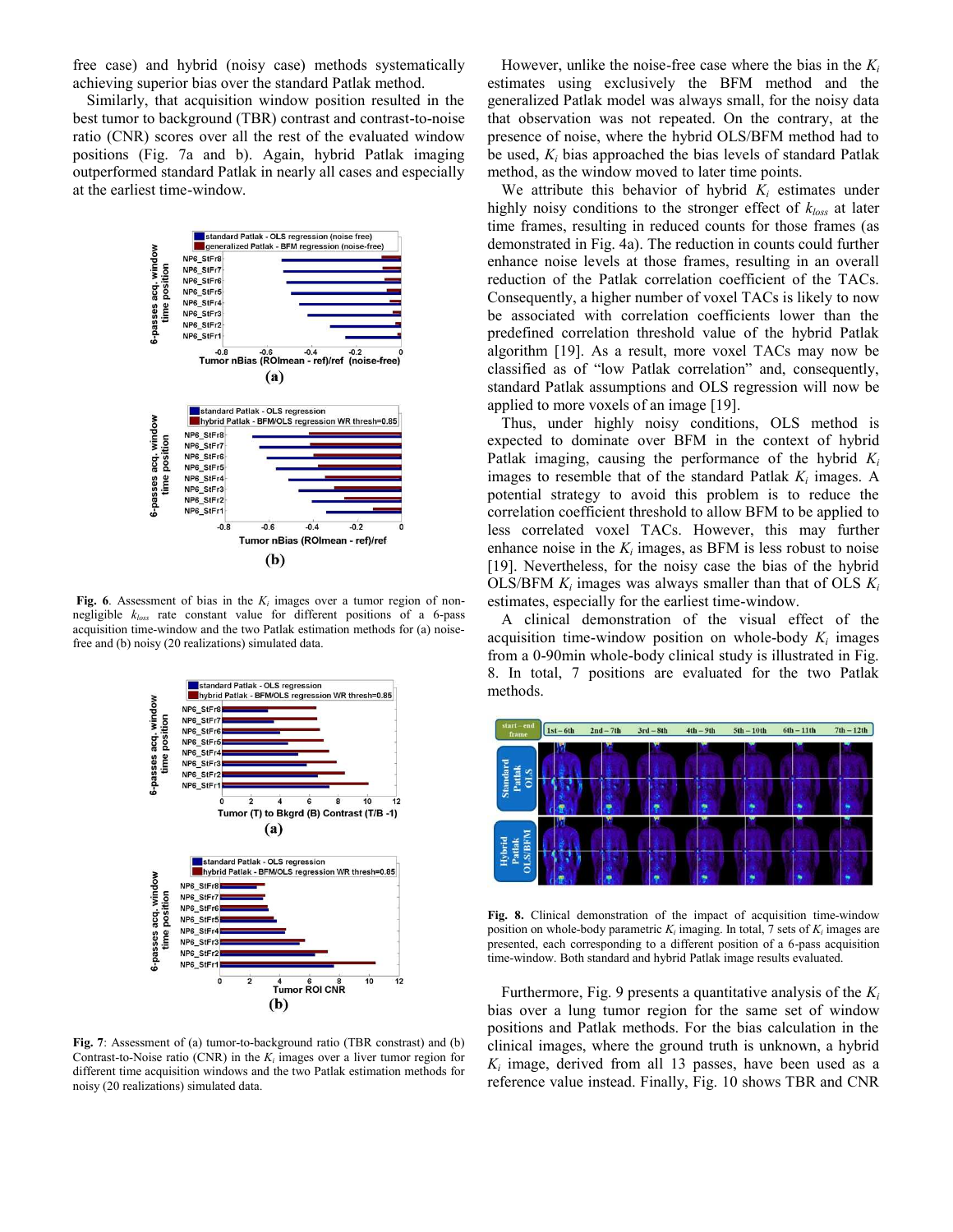quantitative performance scores, as quantified over the same lung tumor region across the same clinical dataset.



**Fig. 9.** (a) Clinical *Ki* whole-body images obtained after utilizing all available 13 whole-body passes: (top left) OLS and (top right) hybrid OLS/BFM images. (b) Absolute mean bias over a lung tumor region extracted from the same set of clinical  $K_i$  images. The impact of the time position of a fixed length (6 number of passes or NP6) acquisition time-window is evaluated for the two Patlak methods. The examined window positions are designated by the index of the starting frame (StFr) of every window. Bias has been calculated with respect to the hybrid  $K_i$  image of Fig 9a, top right.



**Fig. 10.** Quantitative evaluation over a lung tumor region, as extracted from clinical whole-body parametric  $K_i$  images, of the impact of acquisition timewindow position on (a) TBR contrast and (d) CNR. The examined window positions are designated by the index of the starting frame (StFr) of every window. Two Patlak methods have been evaluated for each window.

For both standard and generalized Patlak, the earliest acquisition time-window achieved the minimum  $K_i$  bias, as well as the highest TBR and CNR scores. Moreover, for that particular time window position, as well as for most of the other evaluated time-shifted acquisitions, hybrid Patlak *Ki* imaging outperformed standard Patlak for all the clinical data examined, suggesting the presence of some degree of uptake reversibility in the human FDG kinetics.

Therefore, we recommend applying the first acquisition window with the hybrid Patlak method.

## IV. CONCLUSIONS AND FUTURE PROSPECTS

In this study, we evaluated the quantitative impact of the position, relative to injection time, of a fixed-length (6-passes) multi-bed dynamic acquisition time-window on the wholebody parametric Ki images using both realistic simulated data with characteristic kinetics obtained from literature as well as real patient data.

In both simulation and clinical studies, we concluded that, regardless of the Patlak model used, the earliest acquisition time-window achieved the best quantitative performance in terms of bias, TBR contrast and CNR metrics of the final *Ki* parametric images. Furthermore, we have demonstrated the higher quantitative accuracy in tumor regions for the generalized Patlak model and the hybrid Ki imaging algorithm. At the same time, we have also discussed their limitations at high levels of noise, where the standard Patlak model may still be a robust parametric imaging solution, with satisfactory accuracy, provided the earliest time-window is selected.

Our conclusions were based not only on simulated TACs where the uptake reversibility was "imposed", based on literature review, but also on actual clinical studies, which reproduced our simulation results, suggesting the real presence of some degree of FDG uptake reversibility. In addition, our findings demonstrate the importance of acquisition timewindow optimization in dynamic PET studies, especially when conducted over multiple bed positions, by taking into account very important parameters such as the kinetic properties of the PET tracer, the assumptions of the kinetic model employed and the model robustness to high levels of noise usually present in dynamic, especially whole-body, PET studies.

In the future, we plan to utilize our developed direct 4D whole-body PET parametric imaging methods to investigate if they can potentially provide further margins of optimization in the currently proposed acquisition protocols [13,14]. Our ultimate aim through such acquisition optimization studies is to sufficiently demonstrate that whole-body parametric PET imaging can be clinically feasible and may offer high quantitative potential, provided that it is optimized such as to maximize the amount of possible information content that can be delivered to the clinician, given the limited acquisition time available in the clinic.